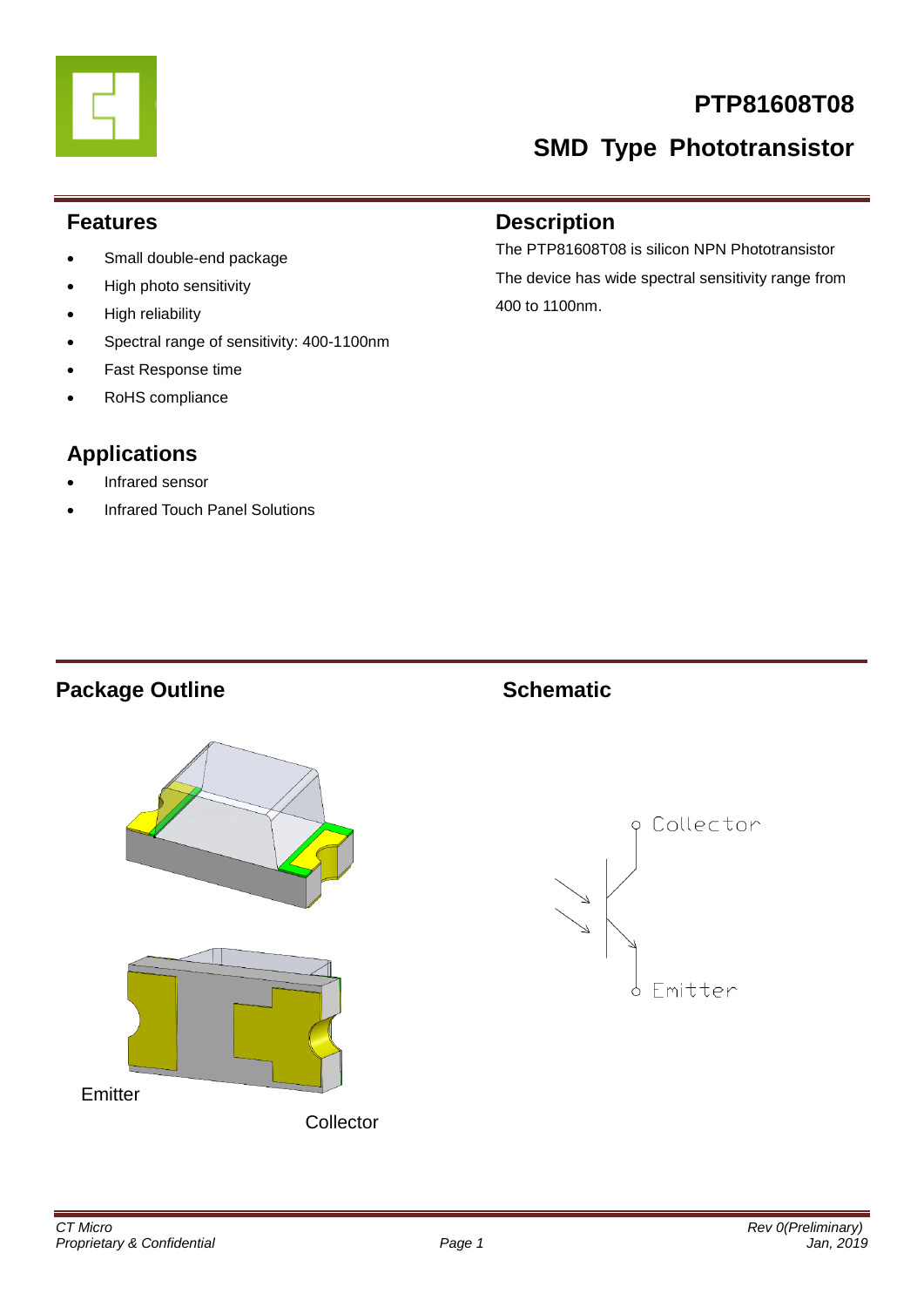

# **Absolute Maximum Rating at 25<sup>0</sup>C**

| <b>Symbol</b>             | <b>Parameters</b>                | <b>Ratings</b> | <b>Units</b> | <b>Notes</b> |
|---------------------------|----------------------------------|----------------|--------------|--------------|
| $\mathsf{I}^{\mathsf{C}}$ | <b>Collector Current</b>         | 20             | mA           |              |
| <b>B</b> <sub>vceo</sub>  | Collector-Emitter Voltage        | 35             | V            |              |
| <b>B</b> <sub>vECO</sub>  | <b>Emitter-Collector Voltage</b> | 5              | V            | 2            |
| $T_{\text{opt}}$          | <b>Operating Temperature</b>     | $-40 - +85$    | $\rm ^{0}C$  |              |
| $T_{\text{stg}}$          | Storage Temperature              | $-40 - +100$   | $\rm ^{0}C$  |              |
| $T_{sol}$                 | <b>Soldering Temperature</b>     | 260            | $\rm ^{0}C$  | 3            |
| $P_{to}$                  | <b>Total Power Dissipation</b>   | 150            | mW           |              |

### **Optical Characteristics**

| <b>Symbol</b> | <b>Parameters</b>       | <b>Test Conditions</b>   | Min | Typ | Max  | <b>Units</b> | <b>Notes</b> |
|---------------|-------------------------|--------------------------|-----|-----|------|--------------|--------------|
| Λ             | Spectral Bandwidth      | $\overline{\phantom{a}}$ | 400 |     | 1100 | nm           |              |
| λP            | <b>Peak Sensitivity</b> | $\overline{\phantom{a}}$ | ۰   | 820 |      | nm           |              |
| $\theta$ 1/2  | View Angle              | $Vce=5V$                 | ۰   | ±55 |      | deg          |              |

#### **Electrical Characteristics**

| <b>Symbol</b>             | <b>Parameters</b>              | <b>Test Conditions</b>                     | Min          | <b>Typ</b>     | Max | <b>Units</b> | <b>Notes</b> |
|---------------------------|--------------------------------|--------------------------------------------|--------------|----------------|-----|--------------|--------------|
| <b>I</b> CEO              |                                | $Ee=0mW/cm^2$                              | ۰            | ۰              | 100 | nA           |              |
|                           | Dark Current                   | $VCF = 20V$                                |              |                |     |              |              |
| $V_{CE(sat)}$             | Collector-Emitter              | $Ee=1mW/cm^2$                              | ٠            | $\blacksquare$ | 0.4 | V            |              |
|                           | <b>Saturation Voltage</b>      | $lc=0.3mA$                                 |              |                |     |              |              |
| $\mathsf{I}^{\mathsf{C}}$ |                                | $Ee=1mW/cm^2$                              | 0.30<br>0.60 |                |     |              |              |
|                           | <b>Collector Light Current</b> | λ <sub>P</sub> =940nm, V <sub>CE</sub> =5V |              |                | mA  | 4            |              |
| $C_T$                     |                                | $Ee=0mW/cm^2$                              |              |                |     |              |              |
|                           | <b>Terminal Capacitance</b>    | f=1MHz, V <sub>CE</sub> =5V                | ٠            | 2.35           |     | pF           |              |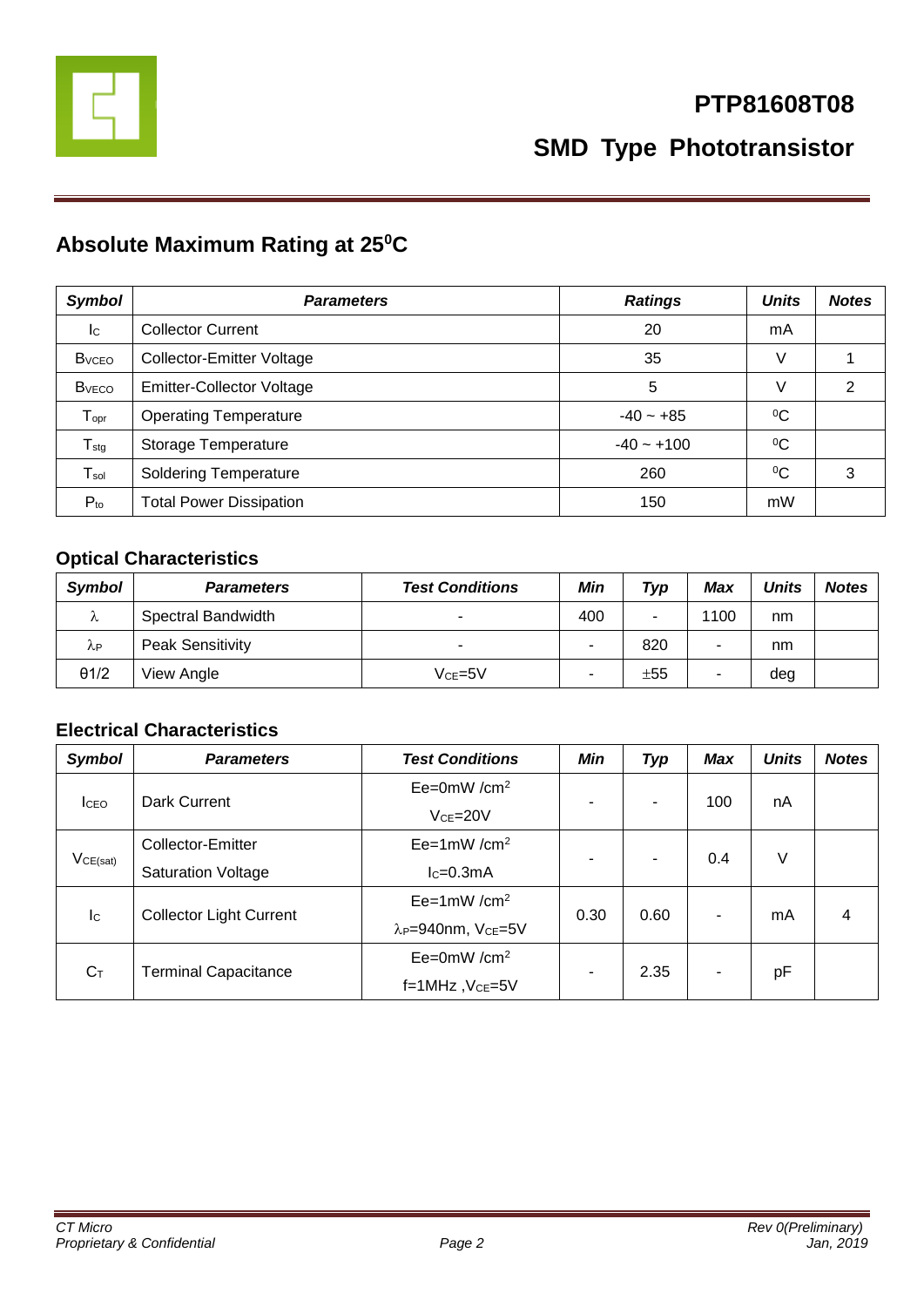

**SMD Type Phototransistor**

#### **Switching Characteristics**

| <b>Symbol</b>    | <b>Parameters</b>   | <b>Test Conditions</b>            | Min | Typ | Max | <b>Units</b> | <b>Notes</b> |
|------------------|---------------------|-----------------------------------|-----|-----|-----|--------------|--------------|
| $t_{r}$          | Rise Time           |                                   |     | 4   | ۰   |              |              |
| tr               | <b>Fall Time</b>    | $V_{ce} = 5V$ , $R_L = 100\Omega$ |     | 5.2 | ۰   |              |              |
| ton              | Turn on Delay Time  | $lc=1.0mA$                        |     | 7.3 | -   | μs           | G            |
| t <sub>off</sub> | Turn off Delay Time |                                   |     | 6.1 | ٠   |              |              |

#### **Notes:**

1 : Test conditions : Ic=100μA, Ee=0mW/cm<sup>2</sup>.

2 : Test conditions : I<sub>E</sub>=100μA, Ee=0mW/cm<sup>2</sup>.

3 : Soldering time≦5 seconds.

4 : I<sub>C</sub> Bin Rank :

5 : Test circuit:

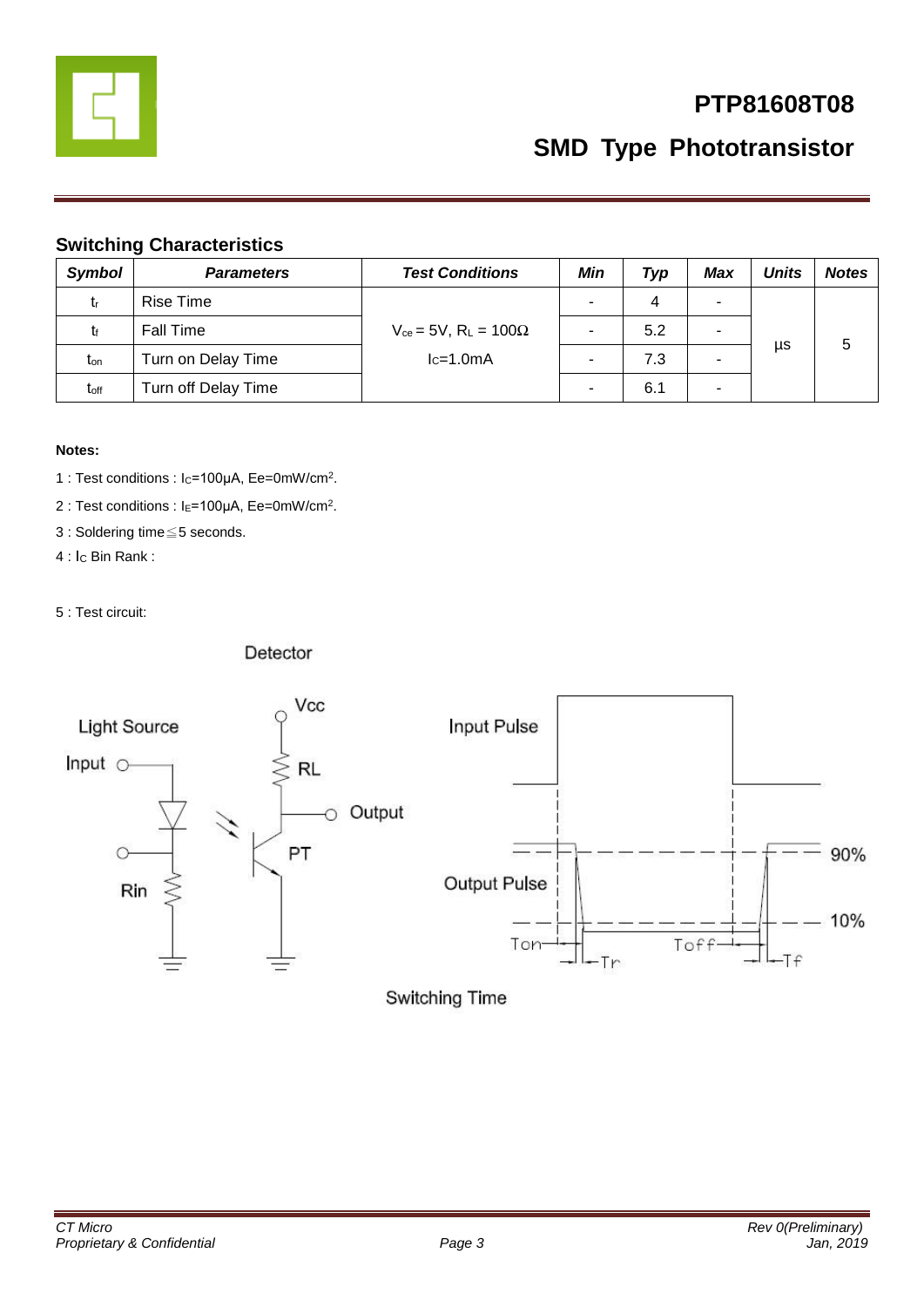

# **Typical Characteristic Curves**



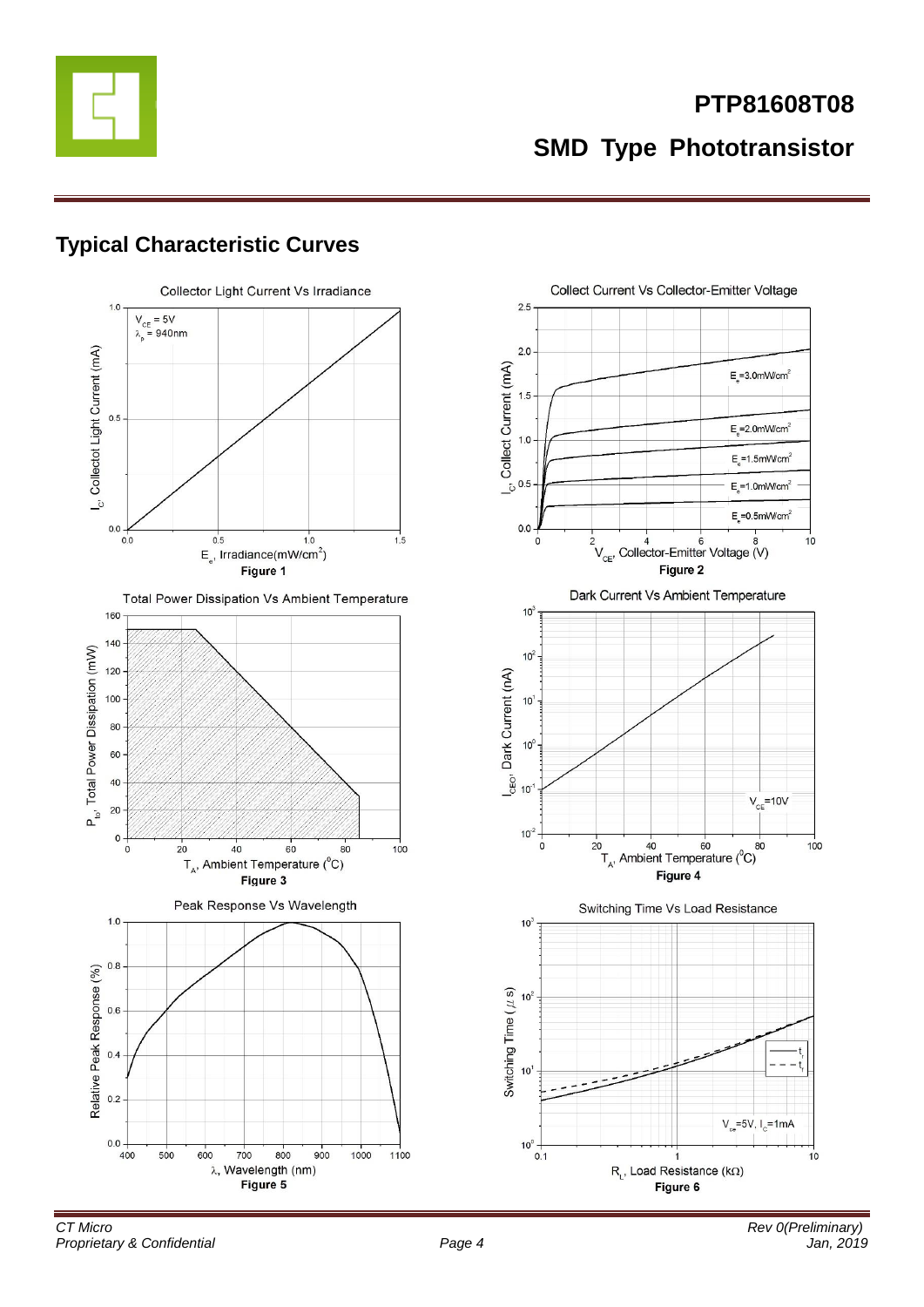

# **Typical Characteristic Curves**

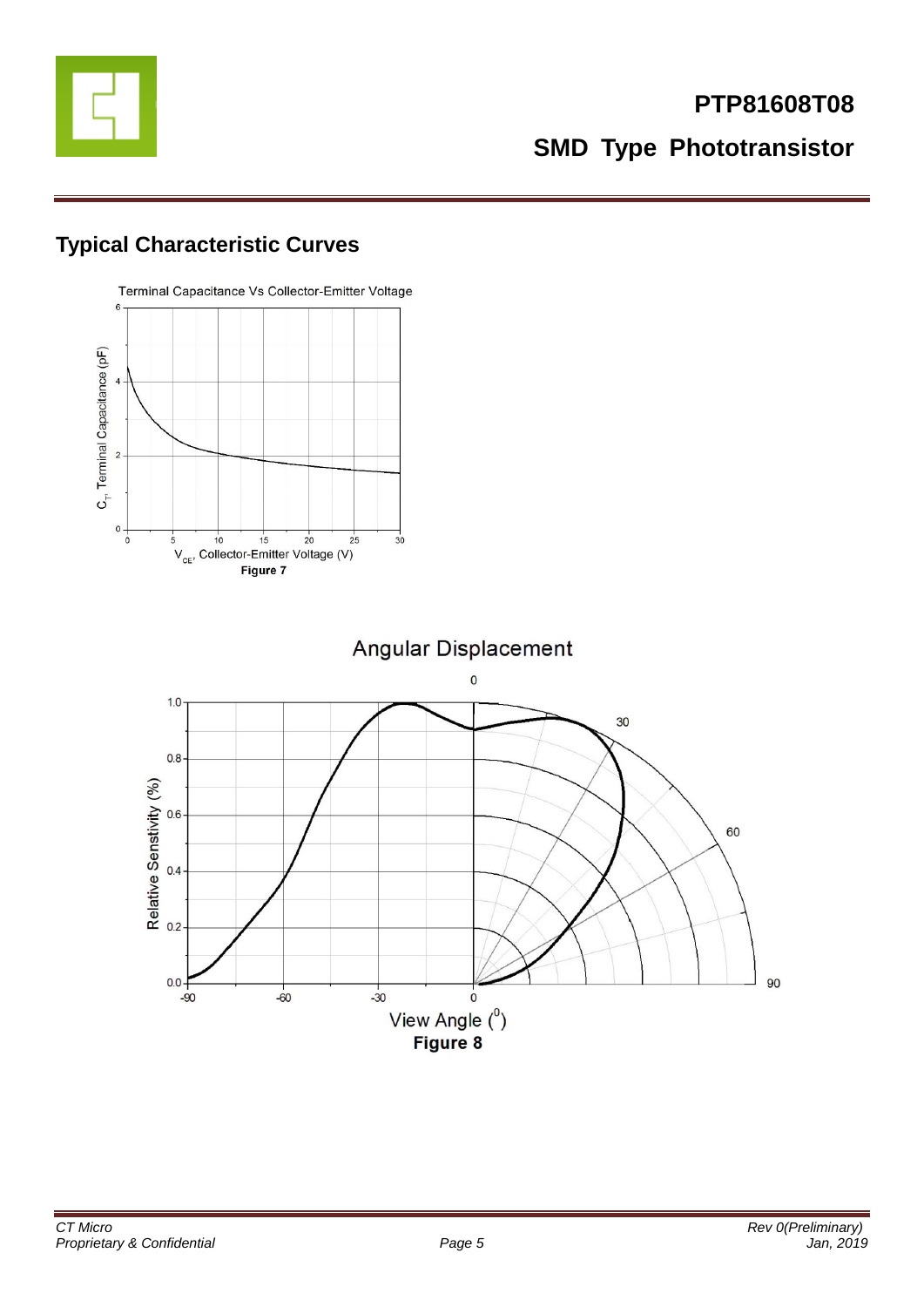

#### **Package Dimension** *All dimensions are in mm, unless otherwise stated*



# **Recommended Soldering Mask** *All dimensions are in mm, unless otherwise stated*



# **Ordering Information**

| <b>Part Number</b> | <b>Description</b> | <b>Quantity</b> |
|--------------------|--------------------|-----------------|
| PTP81608T08        | Tape & Reel        | 4000 pcs        |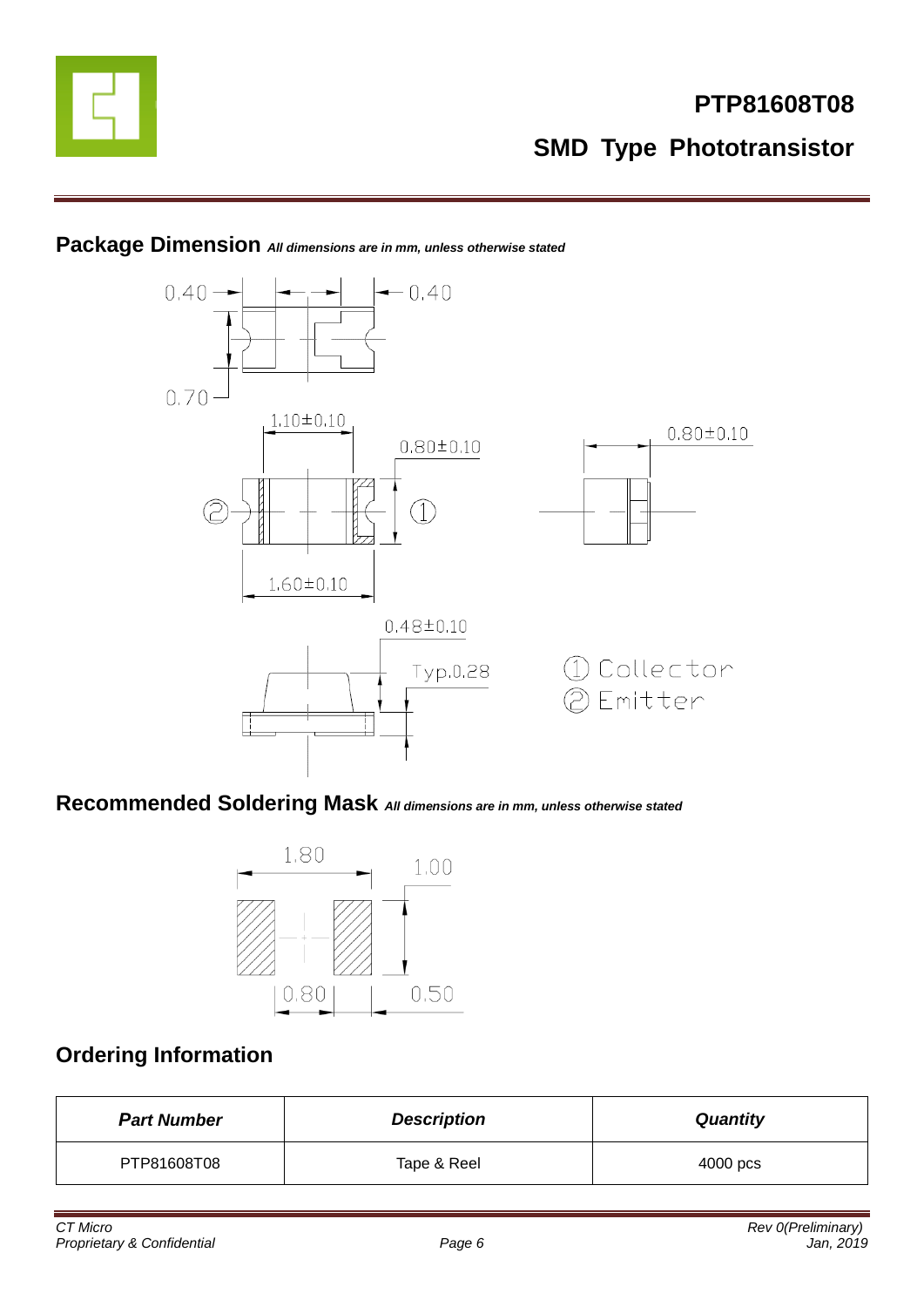



#### **Reel Dimension** *All dimensions are in mm, unless otherwise stated*

**Tape Dimension** *All dimensions are in mm, unless otherwise stated*

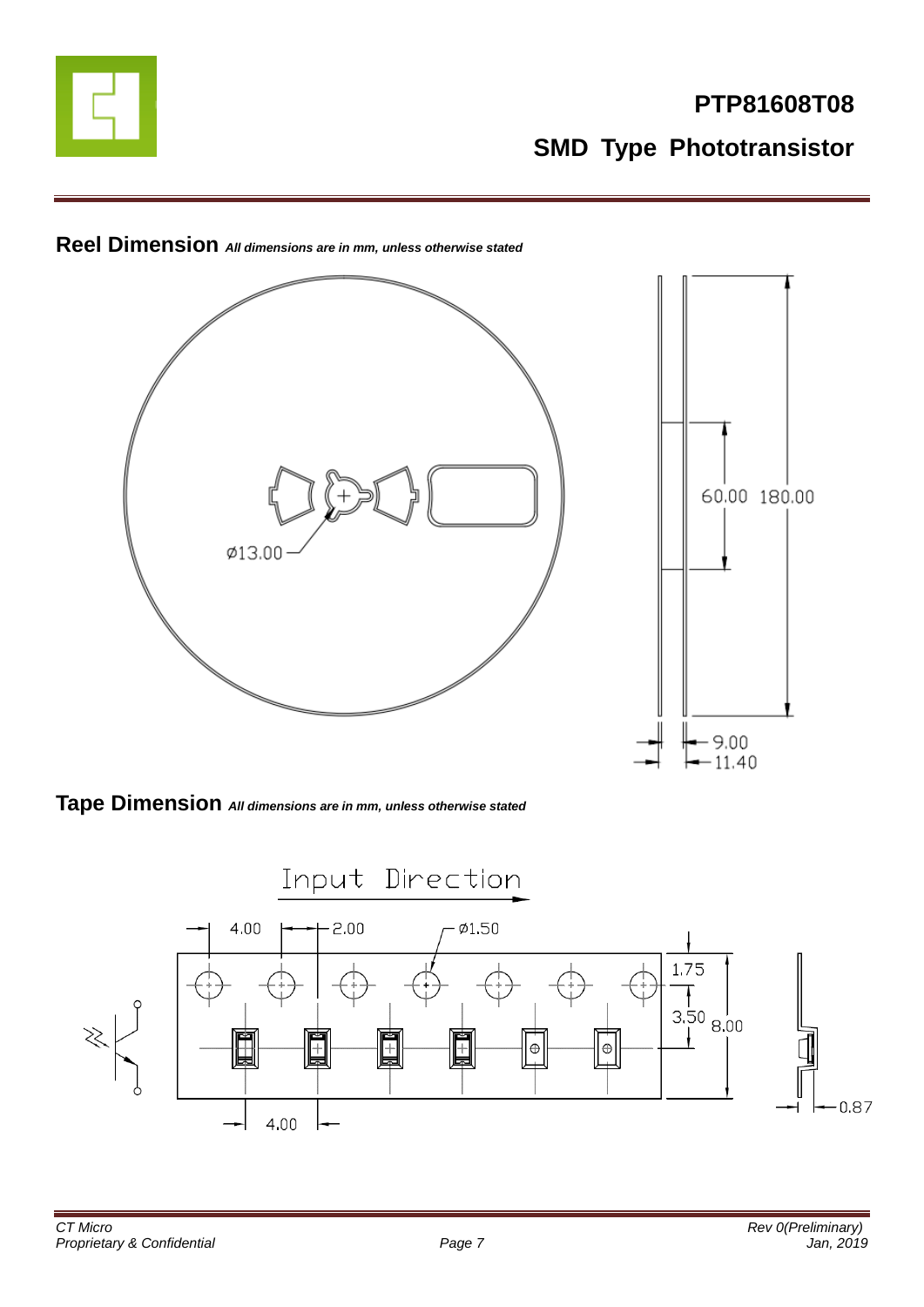

**SMD Type Phototransistor**

# **Label Form Specification**



Part no: CTM Production Number Serial no: Production Number Lot no: Lot number Q'ty: Packing Quantity Date Code: Manufacture Date Bin Code: Ic Ranks MADE IN CHINA: Production Place

# **Storage Condition**

- 1. Do not open moisture proof bag before the products are ready to use.
- 2. The moisture barrier bag should be stored at 30°C and 90%R.H. max. before opening. Shelf life of non-opened bag is 12 months after the bag sealing date.
- 3. After opening the moisture barrier bag floor life is 168h at 30°C/60%RH. max. Unused LEDs should be resealed into moisture barrier bag. (Refer to J-STD-020 Standard)
- 4. If the moisture absorbent material has faded away or the LEDs have exceeded the storage time, baking treatment should be performed using the J-STD-033 Standard conditions.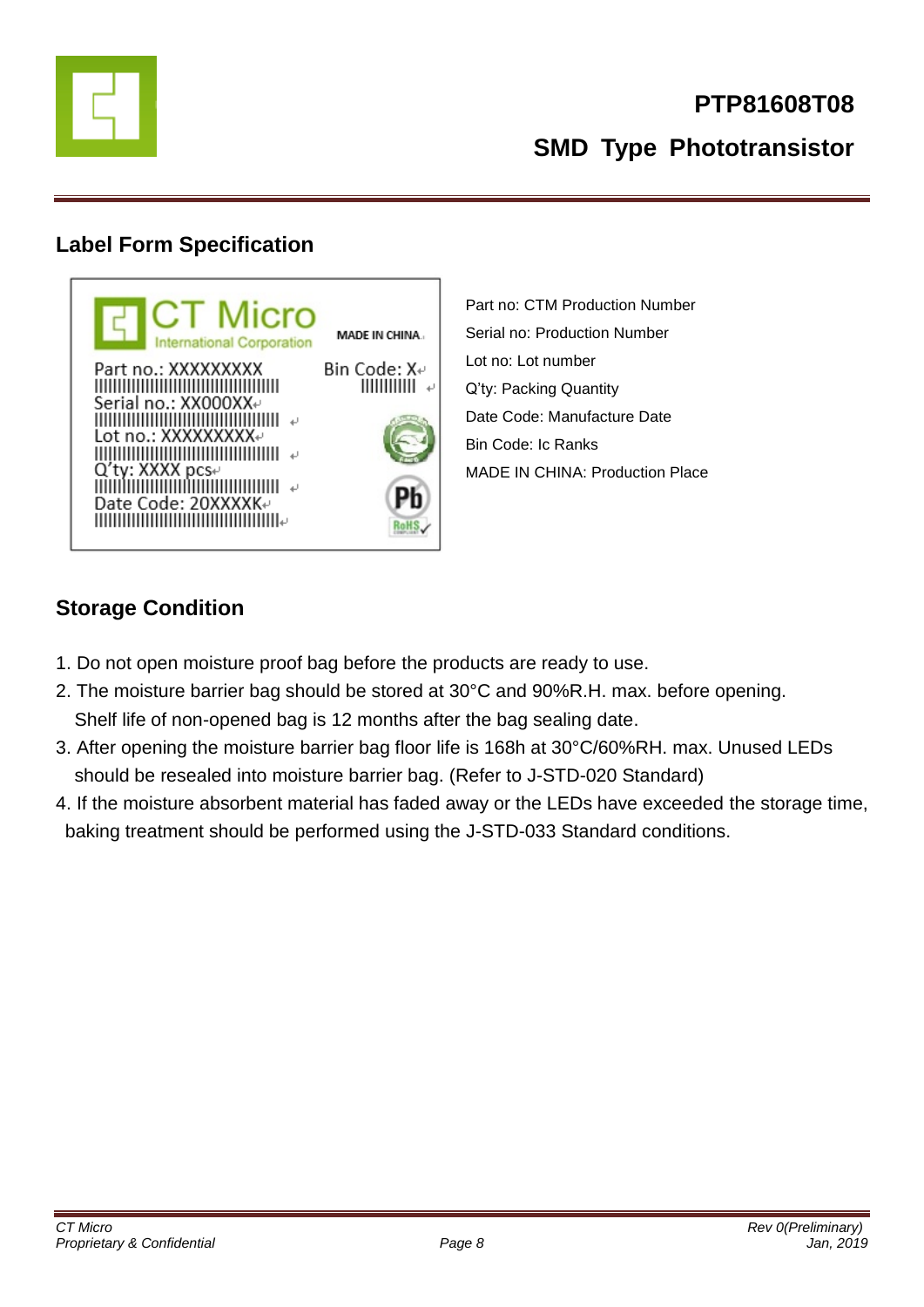

#### **Reflow Profile**



| <b>Profile Feature</b>                     | <b>Pb-Free Assembly Profile</b>                   |
|--------------------------------------------|---------------------------------------------------|
| Temperature Min. (Tsmin)                   | $150^{\circ}$ C                                   |
| Temperature Max. (Tsmax)                   | $200^{\circ}$ C                                   |
| Time (ts) from (Tsmin to Tsmax)            | 60-120 seconds                                    |
| Ramp-up Rate $(tL$ to t <sub>P</sub> )     | 3°C/second max.                                   |
| Liquidous Temperature $(T_L)$              | $217^{\circ}$ C                                   |
| Time $(t_L)$ Maintained Above $(T_L)$      | $60 - 150$ seconds                                |
| Peak Body Package Temperature              | $260^{\circ}$ C +0 $^{\circ}$ C / -5 $^{\circ}$ C |
| Time (t <sub>P</sub> ) within 5°C of 260°C | 30 seconds                                        |
| Ramp-down Rate ( $T_P$ to $T_L$ )          | 6°C/second max                                    |
| Time 25°C to Peak Temperature              | 8 minutes max.                                    |